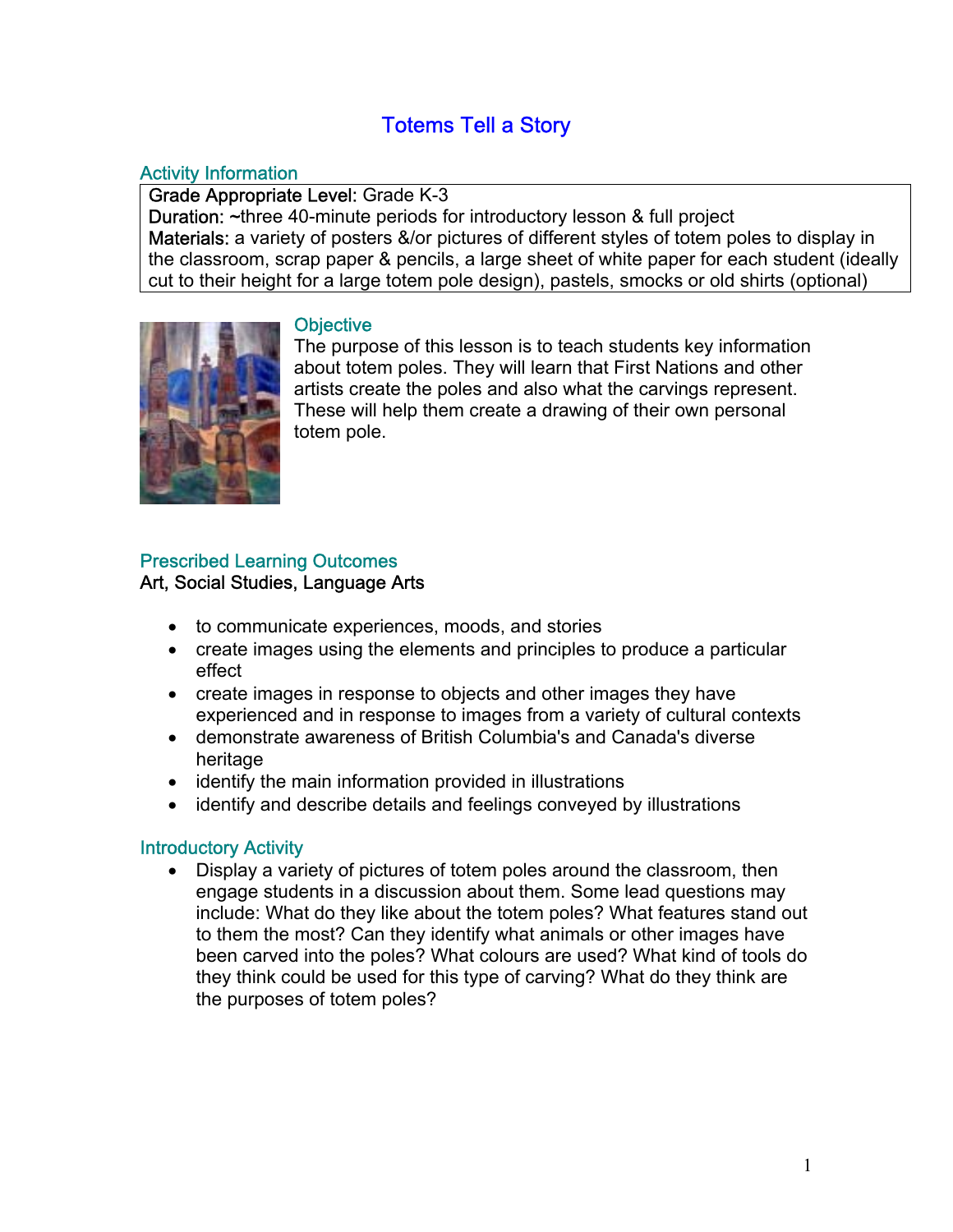• Using the enclosed INAC leaflet, "Stories the Totems Tell: Bringing Aboriginal Poles to Life" as a guide, share some age-appropriate, key information with students about totem poles. Describe for students how totem poles are a traditional way of telling the stories of Aboriginal families and clans. They tell about relationships, accomplishments, adventures, rights and also stories that may be true or based on myth or legend. The stories offered by the poles are intended to be passed down from generation to generation.



• Choose one or two totem poles for a focused discussion. Ask students to study the features of a pole very carefully and to think about what story it may be telling. What story might the carver of the pole have been trying to tell? Why do they think so? What clues are there?

#### Suggested Instructional Strategies

#### Lesson

Students will create a large pastel picture of a totem pole that is symbolic of things that are important to them or that tell the story of something important in their family, school, or community life.

- Using the pictures of totem poles as a reference, ask students to think about the symbols they could use to create a totem pole that would represent their life. For younger students, the idea of 'symbol' may need to be explained with a few more examples. For some, it may be "fish" because their parents are fishers, or trees because the birds that nest in their trees.
- Provide students with scrap paper and pencils to plan their design. As they think about simple, enlarged features to create, focus their attention on scale and the significance of the height, width and arrangement of their symbols so they will fit together to form a totem pole. Symmetry is an important feature of the totem designs that students should keep in mind while planning.
- Once their rough sketch is completed, students should be asked to explain the 'story' of their pole to the teacher. The story they are trying to tell should be evident in their sketch. Students may need teacher guidance to help them complete their pole design.
- Students will use pencil to copy their design onto the large paper and then use pastel to colour in the design with rich colours. Rather than lightly shading in their totems, students should push harder with the pastel to achieve a bolder, more vibrant effect. Students will then outline their totem pole with a dark pastel, like black or brown, to make the features clearly stand out.
- Note: If students are not familiar with working in pastels, the teacher will need to demonstrate how to use this medium to achieve the best results.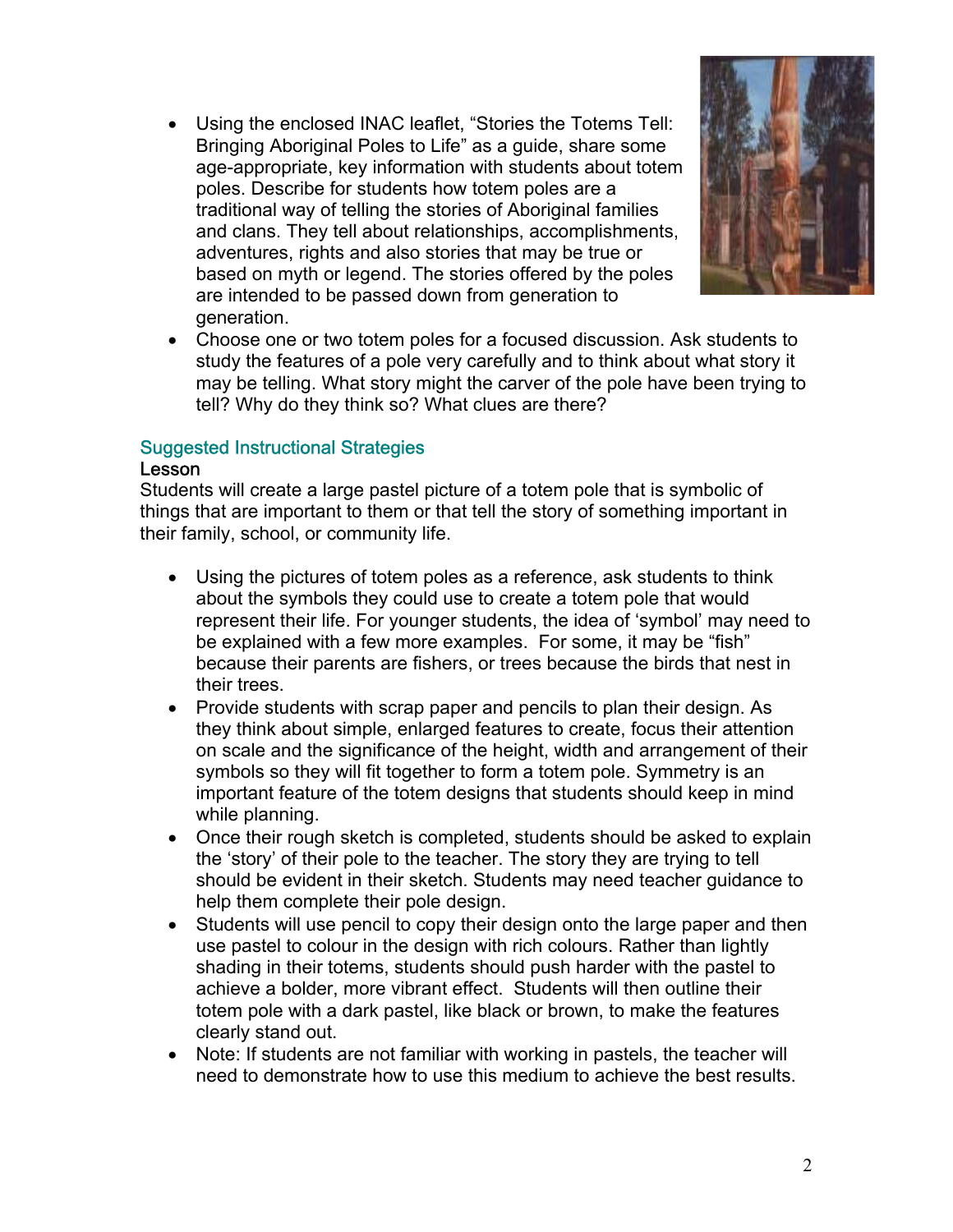

Since school pastels are generally oil based, younger students can wear smocks and roll up their sleeves to protect their clothing.

#### Suggested Assessment Strategies

- Observe how students participate in the introductory activity. Are they sharing their ideas and demonstrating an understanding of the different purposes for totem poles?
- Consider to what extent the students have thoughtfully planned out their design based on the outlined criteria. Do the features of their design represent the story that they want to tell?
- Notice the attention to detail and finishing touches of their work. Has the drawing been completed with care and neatness? Is the design symmetrical, boldly coloured and outlined?



#### Suggested Extensions

- After the poles are completed, students can be given the opportunity to tell the story of their pole to a small group or to the class.
- Students can write a short story or legend that is based on their totem pole design and publish it. They can share the stories with their peers.
- Display the finished artwork in the classroom or in a high traffic area in the school hallway so that other students can enjoy the artwork.
- Use the student totem poles as a means to analyze the similarities and differences of their poles and those of the First Nations artists and other artists' works that have been displayed.
- Take your class to view a local museum that has First Nations totem poles on display or visit a local art gallery that features artwork of totem poles.
- Use this lesson as an introduction to a unit of study about First Nations culture and explore the works of different artists who have created and contributed totem pole art in your local community and province.

#### Weblinks:

<http://rbcm1.rbcm.gov.bc.ca/totems/totems1b.html> <http://collections.ic.gc.ca/time/galler07/frames/totems.htm> [http://www.cdli.ca/CITE/totem\\_poles.htm](http://www.cdli.ca/CITE/totem_poles.htm) <http://www.native-languages.org/totem.htm>

Lesson plan provided by: Fored BC Developed by: Eve Simon, Education Services Coordinator & VSB Teacher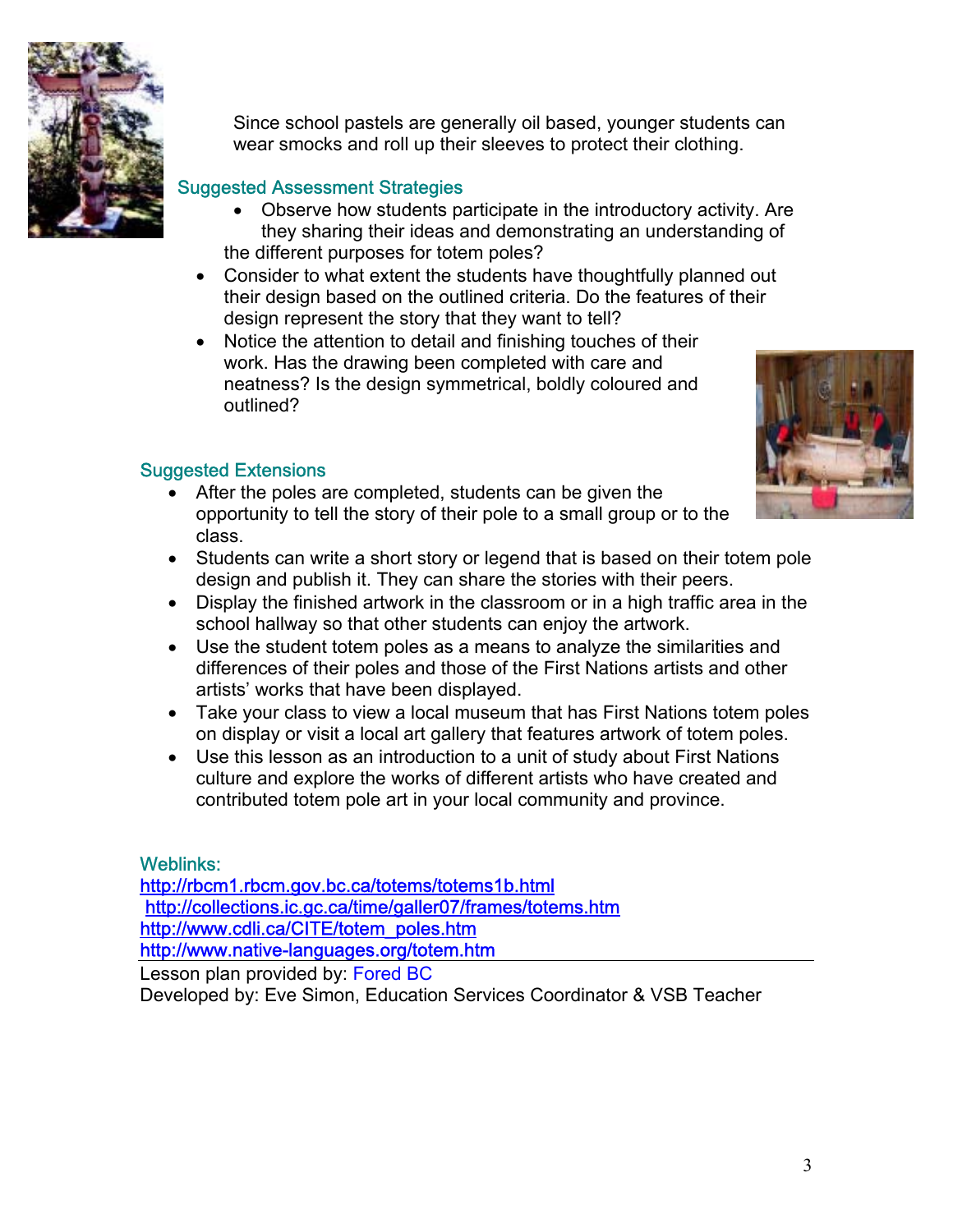

# Totem Poles Theme Page



Collections | Theme Page

# 1. What Are Totem Poles

Totem Poles are not difficult to identify, whether you're looking at a reproduction in a gift shop, or a lonely figure decaying quietly in the forest. As recognizable as they are, however, they defy typically western classifications.

### 2. Totem Poles

Totem Poles were an important part of tribal life for the people of the Northwest. Tribal and family history were embodied and personified in the totems which all individuals carried with them as an integral part of their personal identity. All family and tribal homes proudly displayed their tribal totems - for all to see.

### 3. Construcing a Totem Pole

Contrary to what most people believe and understand about totem poles, the Haida people constructed these poles, not for religious purposes, but to preserve their culture and heritage for future generations. To the untrained eye, totems are carvings of religious figures and coastal animals, but to the Haida people these poles held a deeper meaning.

### 4. Totem Poles: An Exploration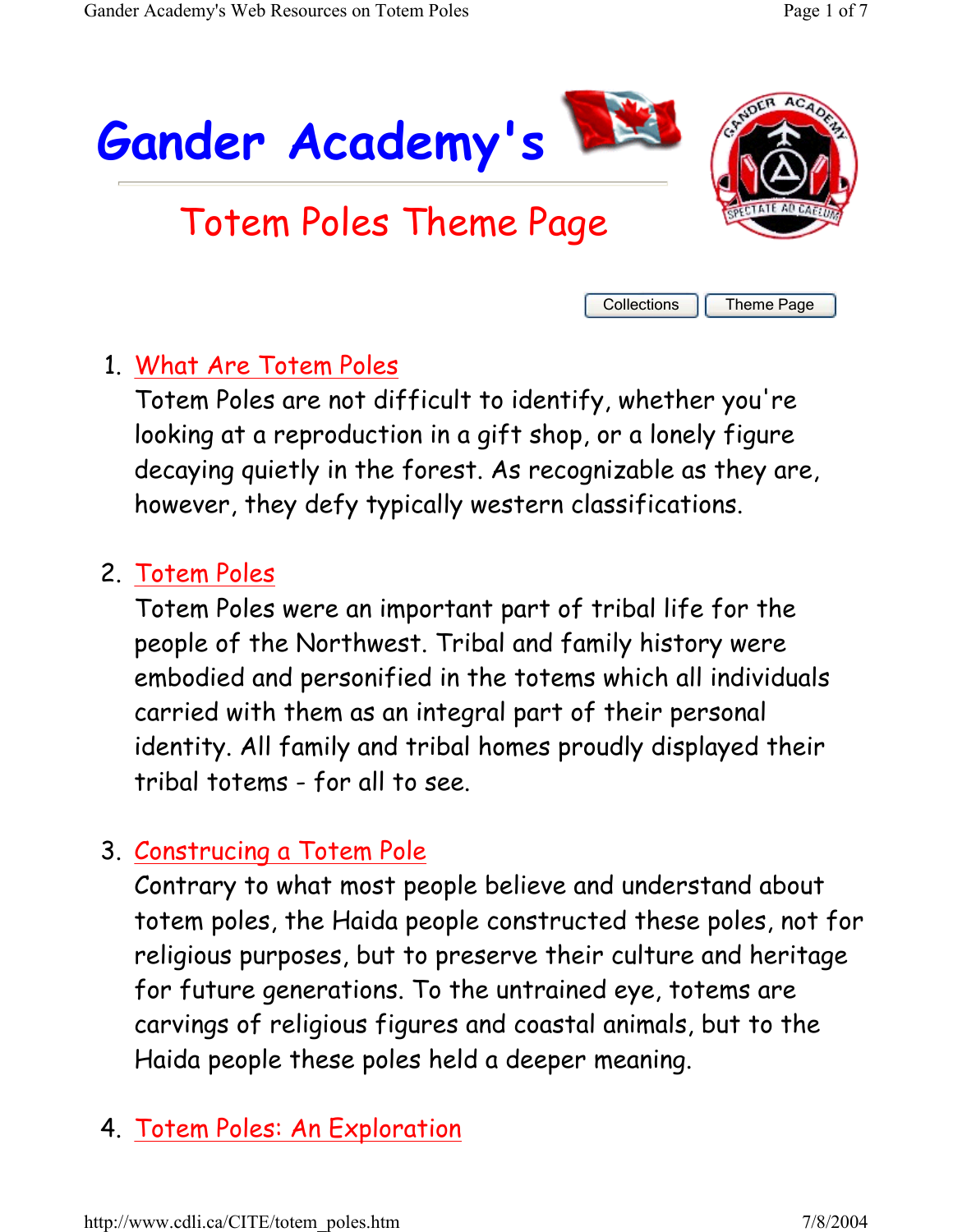Carved from mature cedar trees by the Native people of the Northwest Pacific coast (British Columbia, Canada and southern Alaska, USA), full size totem poles are outgrowths of the region's aboriginal art forms. Originally an important part of the Potlatch ceremony, a feast with deep meaning to coastal First Nations, totem poles were once carved and raised to represent a family-clan, its kinship system, its dignity, its accomplishments, it prestige, its adventures, its stories, its rights and prerogatives. A totem pole served, in essence, as the emblem of a family or clan and often as a reminder of its ancestry.

### 5. Western Red Cedar

The western redcedar is found mainly in Western Canada and the United States. In the past, Amerindians sculpted totem poles and dugout canoes up to 20 metres long from western redcedar logs. One of these canoes is on display at the Canadian Museum of Civilization in Ottawa.

6. Towering Totems

# 7. Aesop's Fables On-line

#### 8. Raven and Crows

Crows, ravens, jays and magpies are all corvids, and are some of the most intelligent of birds. Farmers know that crows can count to four or five: the birds are wary of people and if three hunters enter a blind to shoot at them, the crows won't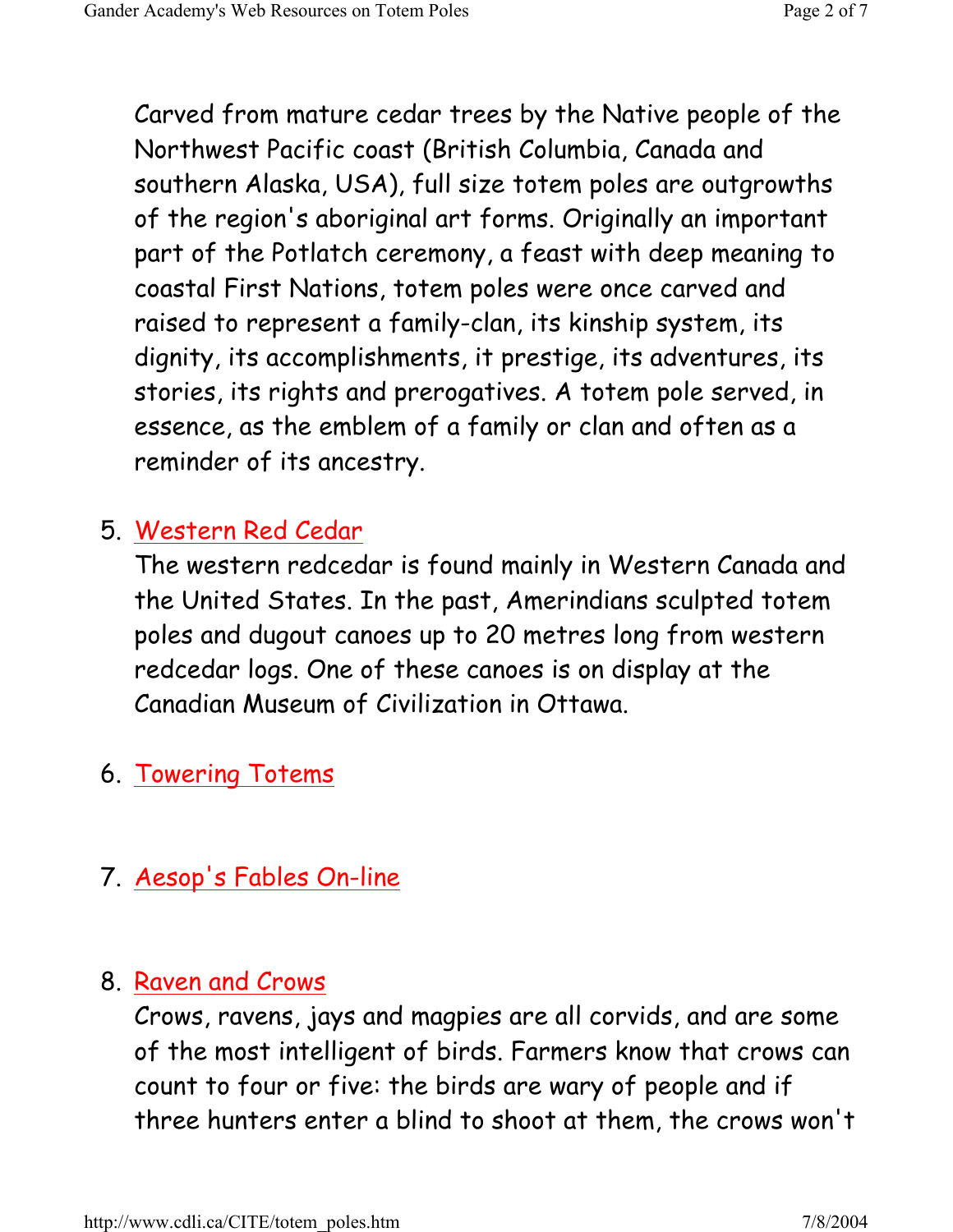come near. Even if one or two hunters come out again, they aren't fooled. Not until five people go into the blind and four come out will the crows think it's safe to return.

#### 9. Native American Lore Index Page

Below are links to several storys of Native American Indian Lore from several Tribes across Turtle Island. If you have a story of Native Indian Lore you would like to have posted here, send it to me with as much information about the Lore that you can, and I will post it with others found here. Help me to make this site the best Lore site on the Web .

# 10. The Story of Totem Bight

A Tlingit myth tells that the people were inspired to carve totem poles after finding a carved log washed up on the beach. The Haida tell of a master carver who created a house front and several poles overnight and then taught the villagers how to carve.

#### 11. Totem Poles

The totem poles of the Northwest Coast First Nations are probably the most immediately recognizable artifact of the culture. The poles are carved from red cedar with stylized human and animal forms. The figures on the pole represent the ancestry of a particular individual or family, and usually each image has a story connected to it.

### 12. Emily Carr; To the Totem Forest

Emily Carr visited Sitka, Alaska, in 1907; there, for the first time, she saw totem poles standing in a forested setting.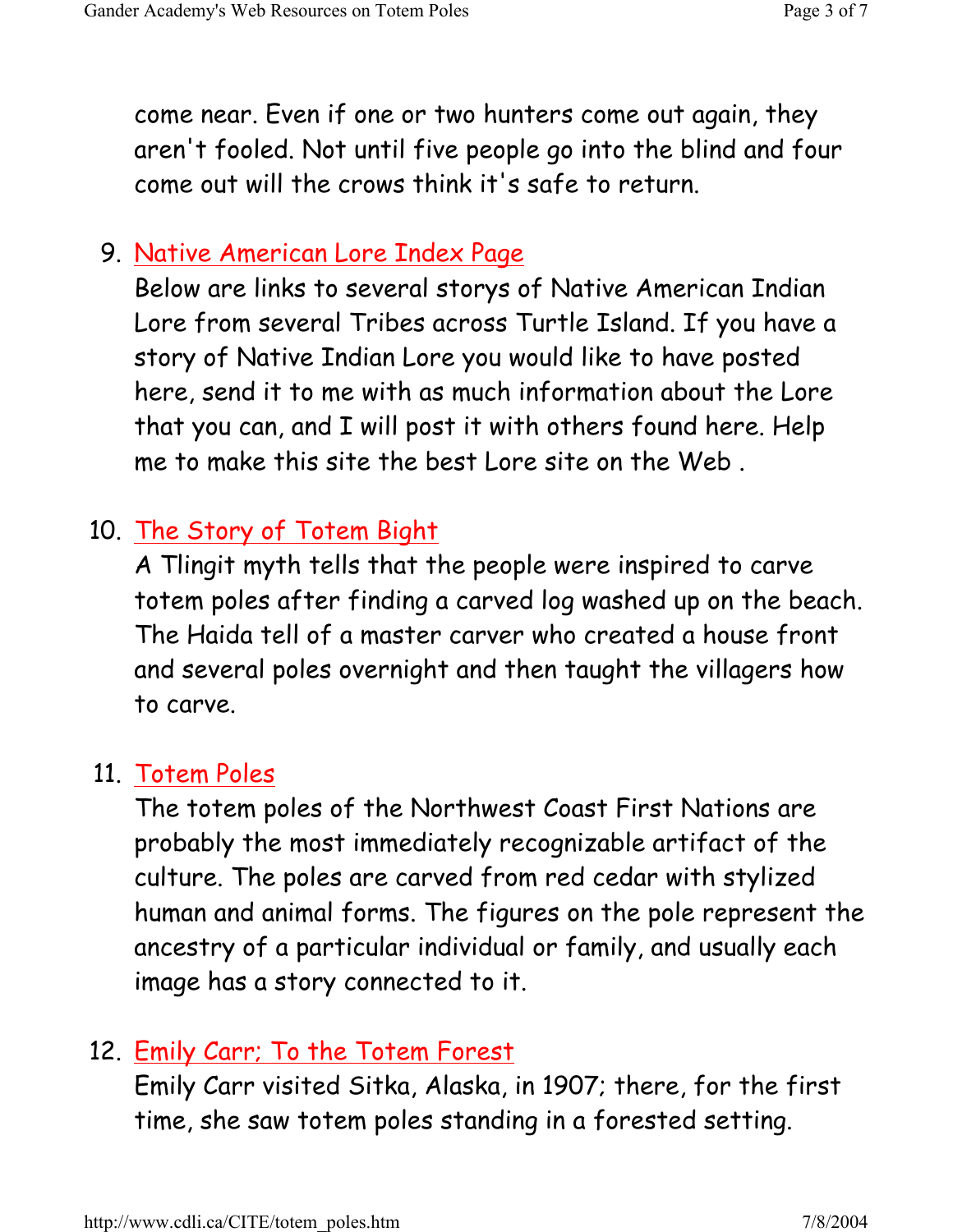Ironically, these were in a park, having been relocated from Haida and Tlingit Indian villages in a scheme to preserve them from vandalism. They so impressed her that she resolved to record all the standing totem poles in British Columbia.

### 13. To the Totem Forest

Totem poles, donated by Tlingit and Haida chiefs to the Alaska Territorial government, were shipped in 1904 to St. Louis for display at the World's Fair. Upon their return to Sitka in 1906, the poles were re-erected in a park that was eventually dedicated as the Sitka National Monument.

#### 14. Totem Pole Ceremonies

Raising a totem pole in the traditional way is a major project. First a hole must be dug to nest the pole in, then the pole is ceremonially carried to the site - depending on the size of the pole, a hundred or more people may be needed to help carry! When the uncarved end is placed in the hole, some people pull with strong ropes while others push from below with long poles, raising the pole in stages, to the accompaniement of drumming, singing and dancing.

# 15. Lesson Plans: Religion and Spirituality in Native Cultures Objectives: Students will gain an appreciation for the central role that religion and spirituality holds in Native cultures.

### 16. Emily Carr

Emily Carr's first paintings of B.C. Indians, their villages, their totem poles, the forest and the seas, are those of a documentor.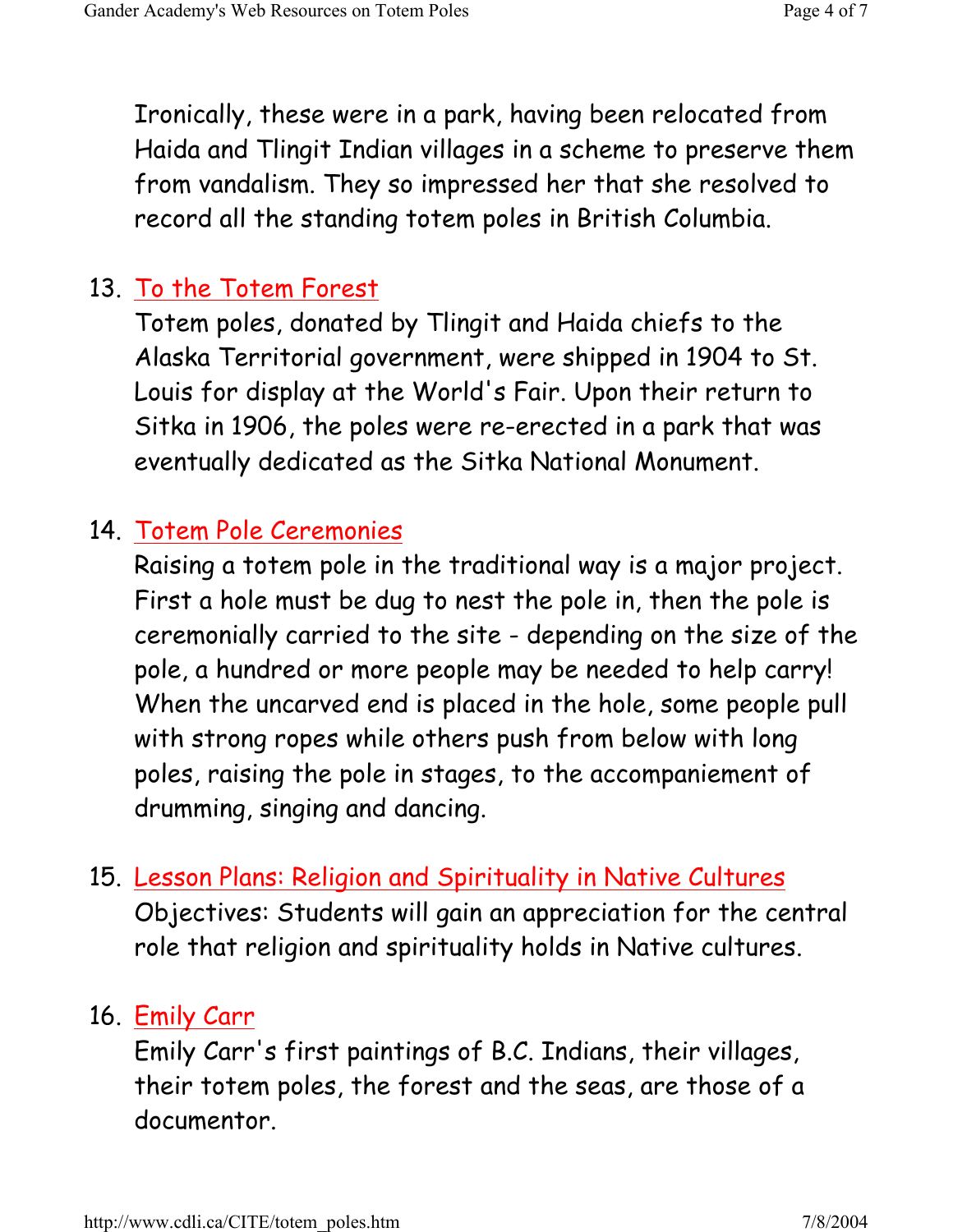### 17. Totem Poles; An Introduction

While totem poles are thought by many to be a symbol of Native American culture generally, their production was limited to six tribes in British Columbia and southeastern Alaska. The tribes which carved totem poles were the Bella Coola, Haida, Kwakiutl, Tlingit, Tsimshian and West Coast. Pole carving flourished in the 19th century.

#### 18. Intro to Totems and Totem Poles

Carved from mature cedar trees by the Native people of the Northwest Pacific coast (British Columbia, Canada and southern Alaska, USA), full size totem poles are outgrowths of the region's aboriginal art forms. Originally an important part of the Potlatch ceremony, a feast with deep meaning to coastal First Nations, totem poles were once carved and raised to represent a family-clan, its kinship system, its dignity, its accomplishments, it prestige, its adventures, its stories, its rights and prerogatives. A totem pole served, in essence, as the emblem of a family or clan and often as a reminder of its ancestry.

#### 19. Northwest Indians: The Totem Pole Search

The Northwest Indian region is located along the Pacific Ocean from southern Alaska to northern California. Some of the Northwest tribes are the Chiook, Eyak, and Tlingit. A common form of artwork among the Northwest Indians is the totem pole. These totem poles were often used to show family ancestory and social rank. Totem poles became even more dominant among the tribes after the white traders brought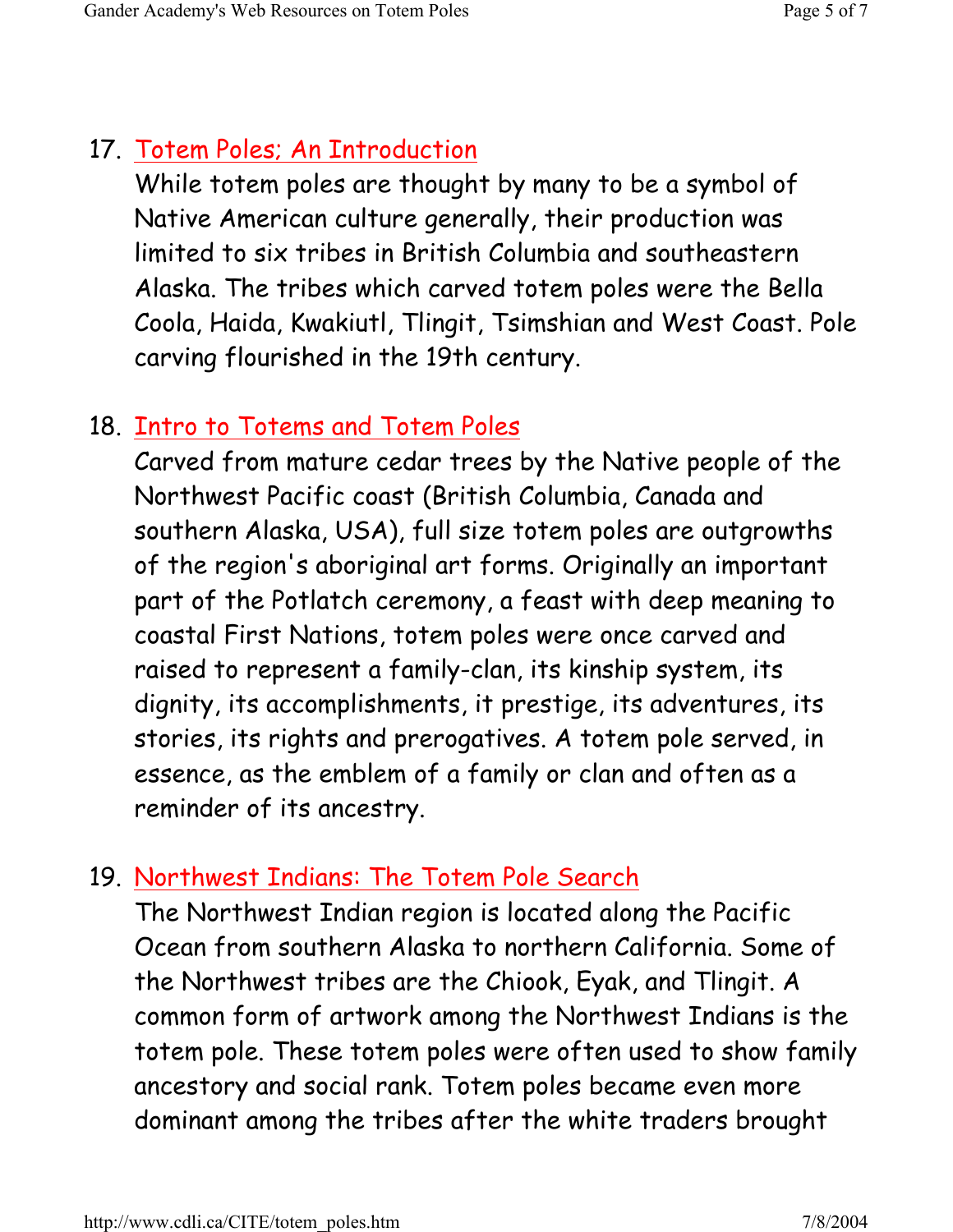iron tools.

20.

# 21. The First Totem Pole; A Story Written by Rosa Bell Illustrated by Christian White

M any, many years ago a Haida family lived in a village called Yan. In that family there was a boy named Sta-th. He was one of the Eagle clan. He wore an Eagle carving around his neck. Sta-th's mother was called Koon-jaat. She was also from the Eagle clan. Her hat had an eagle on top of it. Sta-th's father's name was An-o-wat. An-o-wat was from a different clan. He was one of the raven clan. He wore a Raven crest on his clothes.

#### 22. Saxman Native Totem Park

In the late 1930's the Civilian Conservation Corps and the U.S. Forest Service retrieved and restored totem poles from abandoned village sites. This resulted with Saxman being one of several Native communities in Southeast Alaska with a totem park. The 24 totem poles in the Saxman Native Totem Park came from ancestral villages at Cape Fox and Tongass Island, Cat Island, and Pennock Island. This is the largest totem park in the world.

### 23. Masks